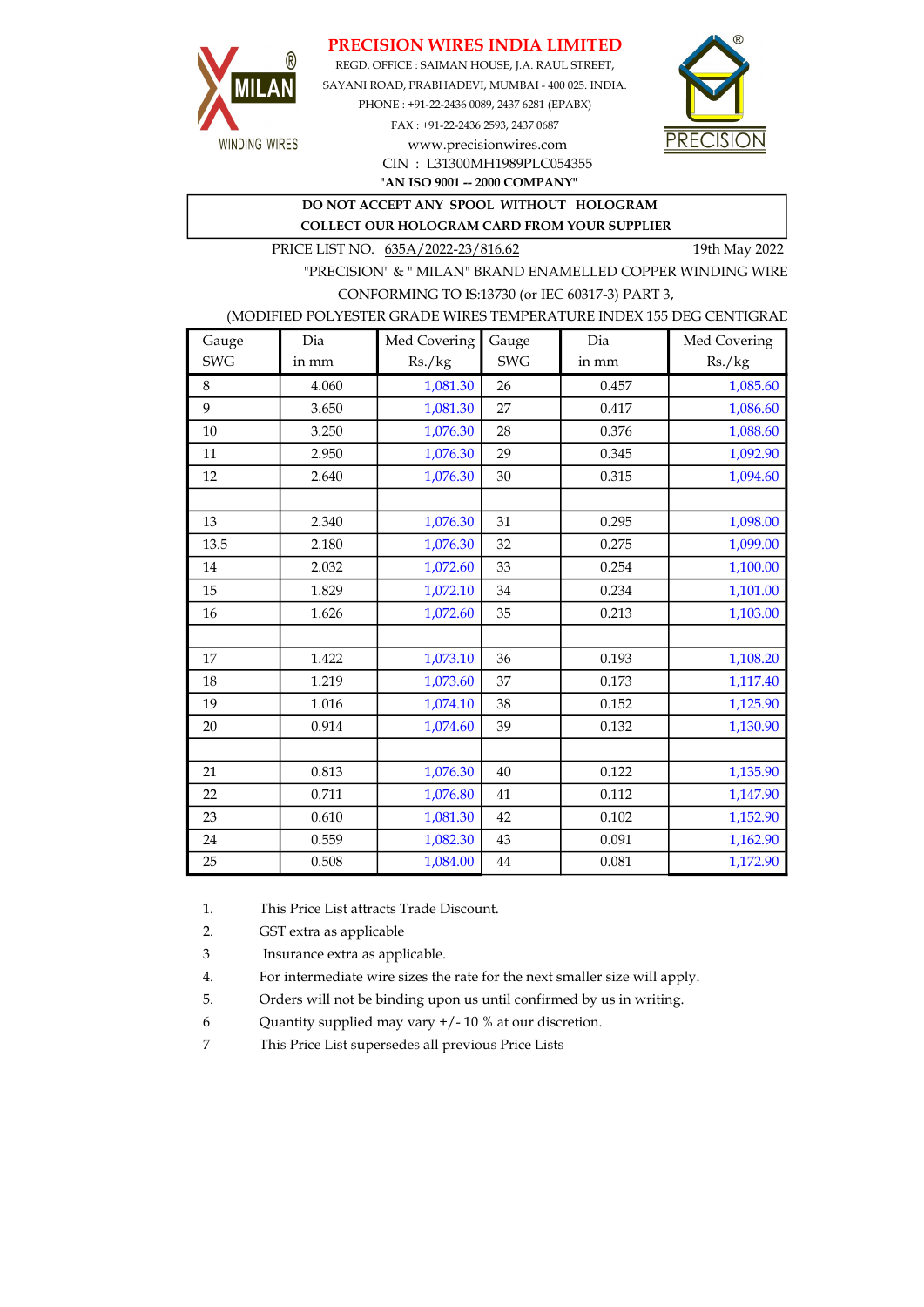

### PRECISION WIRES INDIA LIMITED

REGD. OFFICE : SAIMAN HOUSE, J.A. RAUL STREET, SAYANI ROAD, PRABHADEVI, MUMBAI - 400 025. INDIA. PHONE : +91-22-2436 0089, 2437 6281 (EPABX) FAX : +91-22-2436 2593, 2437 0687 www.precisionwires.com



CIN : L31300MH1989PLC054355 "AN ISO 9001 -- 2000 COMPANY"

DO NOT ACCEPT ANY SPOOL WITHOUT HOLOGRAM COLLECT OUR HOLOGRAM CARD FROM YOUR SUPPLIER

PRICE LIST NO. 635B/2022-23/816.62 19th May 2022

"PRECISION" & " MILAN" BRAND ENAMELLED COPPER WINDING WIRE CONFORMING TO IS:13730 PART 13, ( IEC 60317-13)

#### (DUAL COATED WIRES CLASS H+ WIRES TEMPERATURE INDEX 200 DEG CENTIGRAD

| Gauge           | Dia   | Med Covering | Gauge           | Dia   | Med Covering |
|-----------------|-------|--------------|-----------------|-------|--------------|
| <b>SWG</b>      | in mm | Rs./kg       | <b>SWG</b>      | in mm | Rs./kg       |
| 8               | 4.060 | 1,106.10     | 26              | 0.457 | 1,107.80     |
| 9               | 3.650 | 1,106.10     | 27              | 0.417 | 1,109.30     |
| 10              | 3.250 | 1,103.10     | 28              | 0.376 | 1,110.80     |
| 11              | 2.950 | 1,103.10     | 29              | 0.345 | 1,114.30     |
| $\overline{12}$ | 2.640 | 1,103.10     | $\overline{30}$ | 0.315 | 1,115.30     |
|                 |       |              |                 |       |              |
| 13              | 2.340 | 1,103.10     | 31              | 0.295 | 1,118.20     |
| 13.5            | 2.180 | 1,103.10     | 32              | 0.275 | 1,119.20     |
| 14              | 2.032 | 1,098.60     | 33              | 0.254 | 1,120.20     |
| 15              | 1.829 | 1,098.10     | 34              | 0.234 | 1,121.20     |
| 16              | 1.626 | 1,098.60     | 35              | 0.213 | 1,123.20     |
|                 |       |              |                 |       |              |
| 17              | 1.422 | 1,099.10     | 36              | 0.193 | 1,127.70     |
| 18              | 1.219 | 1,099.60     | 37              | 0.173 | 1,134.70     |
| 19              | 1.016 | 1,100.10     | 38              | 0.152 | 1,143.20     |
| 20              | 0.914 | 1,100.60     | 39              | 0.132 | 1,148.20     |
|                 |       |              |                 |       |              |
| 21              | 0.813 | 1,102.30     | 40              | 0.122 | 1,153.20     |
| 22              | 0.711 | 1,102.80     | 41              | 0.112 | 1,165.20     |
| 23              | 0.610 | 1,104.80     | 42              | 0.102 | 1,173.20     |
| 24              | 0.559 | 1,105.80     | 43              | 0.091 | 1,180.20     |
| 25              | 0.508 | 1,106.80     | $\bf 44$        | 0.081 | 1,190.20     |

- 1. This Price List attracts Trade Discount.
- 2. GST extra as applicable
- 3 Insurance extra as applicable.
- 4. For intermediate wire sizes the rate for the next smaller size will apply
- 5. Orders will not be binding upon us until confirmed by us in writing.
- 6. Quantity supplied may vary  $+/-10\%$  at our discretion.
- 7 This Price List supersedes all previous Price Lists



# PRECISION WIRES INDIA LIMITED

REGD. OFFICE : SAIMAN HOUSE, J.A. RAUL STREET, SAYANI ROAD, PRABHADEVI, MUMBAI - 400 025. INDIA. PHONE : +91-22-2436 0089, 2437 6281 (EPABX)

> www.precisionwires.com CIN : L31300MH1989PLC054355 FAX : +91-22-2436 2593, 2437 0687